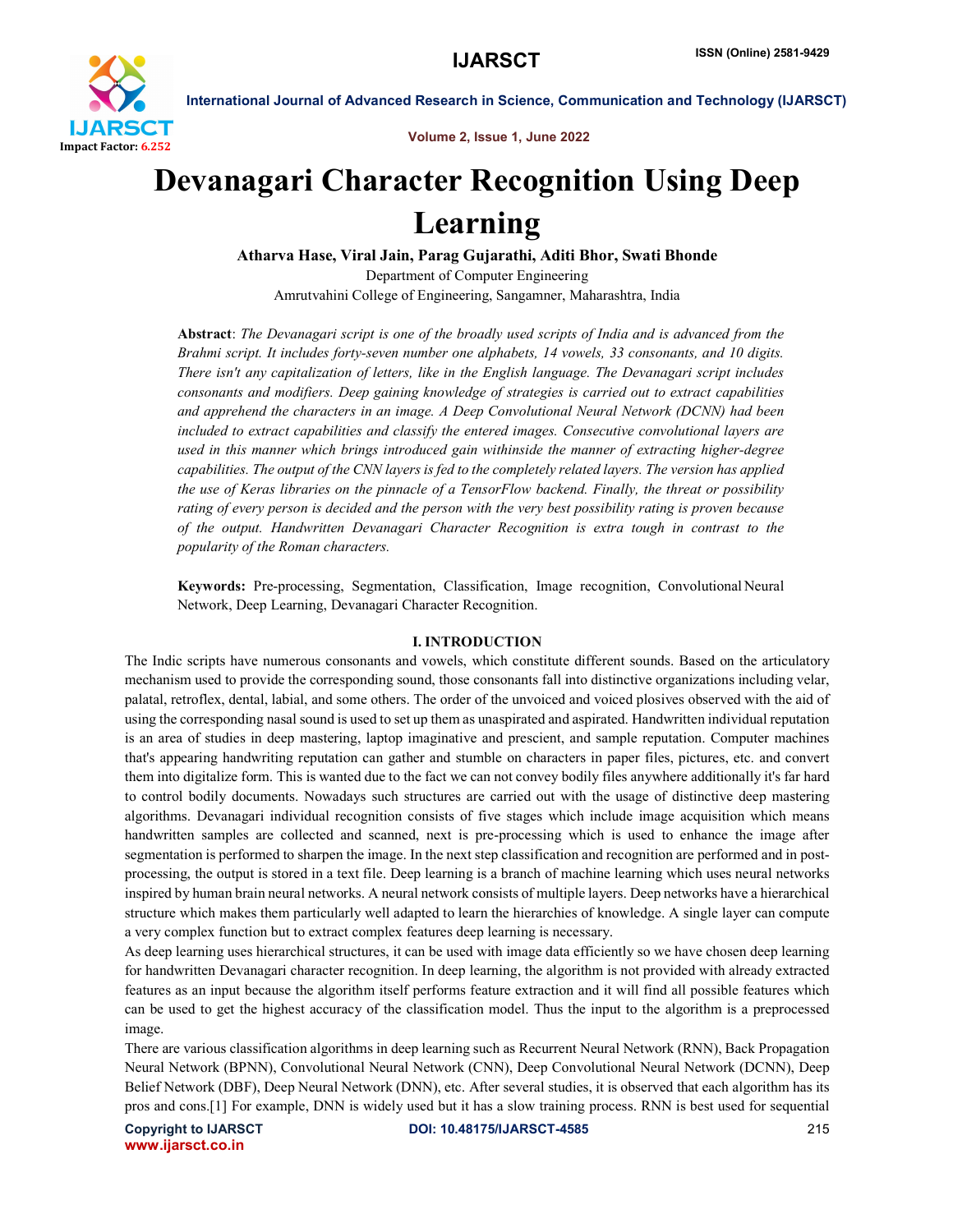

# Volume 2, Issue 1, June 2022

data whereas the CNN algorithm is the best method for correlated data e.g. images. After studying the pros and cons of these neural networks we have decided to use Convolutional Neural Network (CNN) for handwritten Devanagari character recognition.

# II. SYSTEM OVERVIEW

The complete flow diagram of dataset preparation and character classification is presented in Fig. 1. The dataset preparation phase can be divided into three subsystems; character extraction, preprocessing, and separation of Training and Testing set. Character extraction deals with scanning handwritten documents, cropping individual characters, and labeling them. Preprocessing subsystem deals with preprocessing on the character images and the last subsystem randomly splits the dataset into training and test set. A detailed description of preprocessing and dataset preparation is presented under the subheading "DHCD Preparation". The character classification phase includes training and testing on the dataset. CNN-trainer is run on the Training set and the accuracy of the trained model is tested using the Testing set of DHCD.



# III. GENERALIZED APPROACH

Fig (1) Generalized approach

- 1. Image Acquisition Handwritten Devanagari character samples are collected from different peoples and scanned with the help of a camera or scanner to convert them into picture format.
- 2. Pre-processing As the handwriting samples are collected from different peoples there may be different problems associated with it such as noise, the image may be a blur, etc. So the pre-processing techniques are applied to images to remove such noise and to enhance the image quality. Initially, the image is in RGB color format therefore there are some complexities while processing the image. So the RGB to grayscale conversion is required to reduce complexity from a 3D pixel value to a 1D value. Many tasks do not fare better with 3D pixels .[1]
- 3. Segmentation Pre-processed image is given as input to the segmentation process. Segmentation is carried out to separate the character from its background. In this case, the character will be represented in white or black color. Accordingly, the background may be black or white. This is one of the important steps in character recognition.
- 4. Feature Extraction Segmented image is given as an input to this module. This module will extract the features of the character from its image. Features can be Geometrical features such as area, perimeter, eccentricity, etc., low-level features such as color, the texture of an image, etc., and high level features such as vertical line,

www.ijarsct.co.in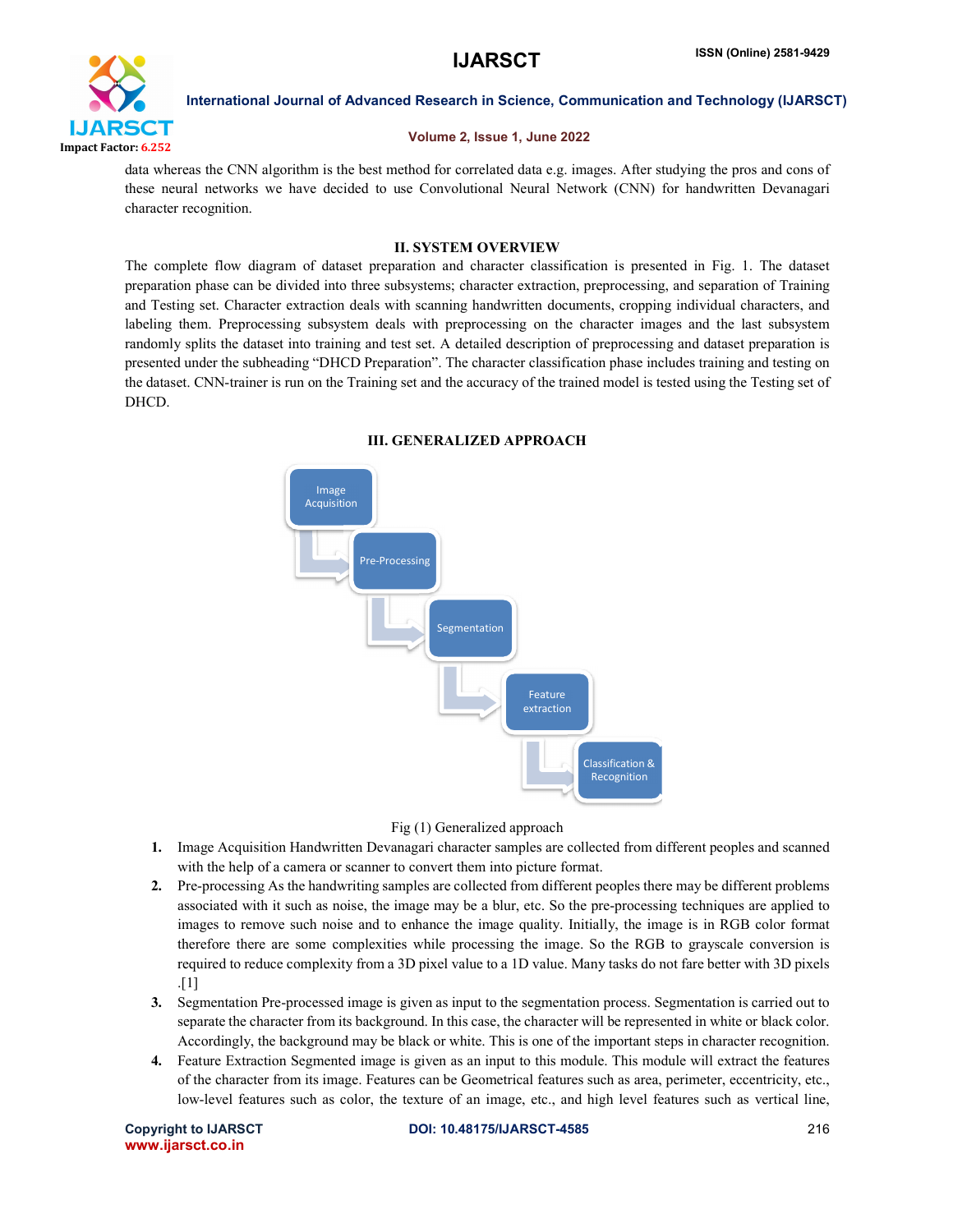

#### Volume 2, Issue 1, June 2022

horizontal line, curve, etc.

5. Classification and recognition Classification is a process of identifying the character and assigning a correct class label to it. The output of the feature extraction module is given as an input to the classifier. The classifier will learn from extracted features and recognize the correct class label for the input image. For classification, there are different techniques available. One of the deep learning.[2] Deep learning uses different artificial neural networks such as CNN, ANN, RNN, etc. From all these neural networks CNN is the only neural network to which we don't need to provide already extracted features. CNN takes the image as an input and extracts maximum features as different layers. The main advantage of CNN is it reduces the human efforts of extracting the features. CNN works efficiently with a large amount of data such as images.

### IV. WORKING OF CNN

A convolutional neural network (CNN) is a type of neural network which uses a special type of layer called a convolution layer. CNN consists of multiple layers such as convolution layer, non-linearity (ReLU) layer, pooling or sub-sampling layer, and fully-connected layer.

Each convolution layer consists of a filter that is shared between multiple neurons within that layer. The size of these filters is smaller than the image size. The filters are used to extract the features from the input image. The subarea of the image from which the filter extracts the features are called as receptive field and the extracted feature is called a feature map i.e., the filter will perform dot product with the previous layer. The result of these dot products is stored in separate neurons of the convolution layer.[4]



#### CNN for character recognition

#### Fig (2) CNN Architecture

The next layer is the pooling layer which is also called the sub-sampling layer. Each neuron of the pooling layer works over the feature maps created in the previous convolution layer. The main aim of the pooling layer is to minimize the input. The pooling is done in two ways which are max pooling and average pooling. In max-pooling, the maximum value from the feature map is found and those pixels are replaced with the single pixel which has a maximum value. In the case of average pooling, the average value from the feature map is found and those pixels are replaced with the single-pixel which has an average value. At the end of this layer, we will get the minimized version of the previous image. Again, this minimized image is given as an input to the next convolution layer and the process will be repeated. The repetition of the process depends on the number of layers in the network. Several layers are not fixed which will vary as per requirement.[6]

The last layer is fully connected. This layer is also known as the output layer of the convolutional neural network. Task performed by this layer is classification. In a fully connected layer, every neuron is connected with every other neuron as shown in the figure.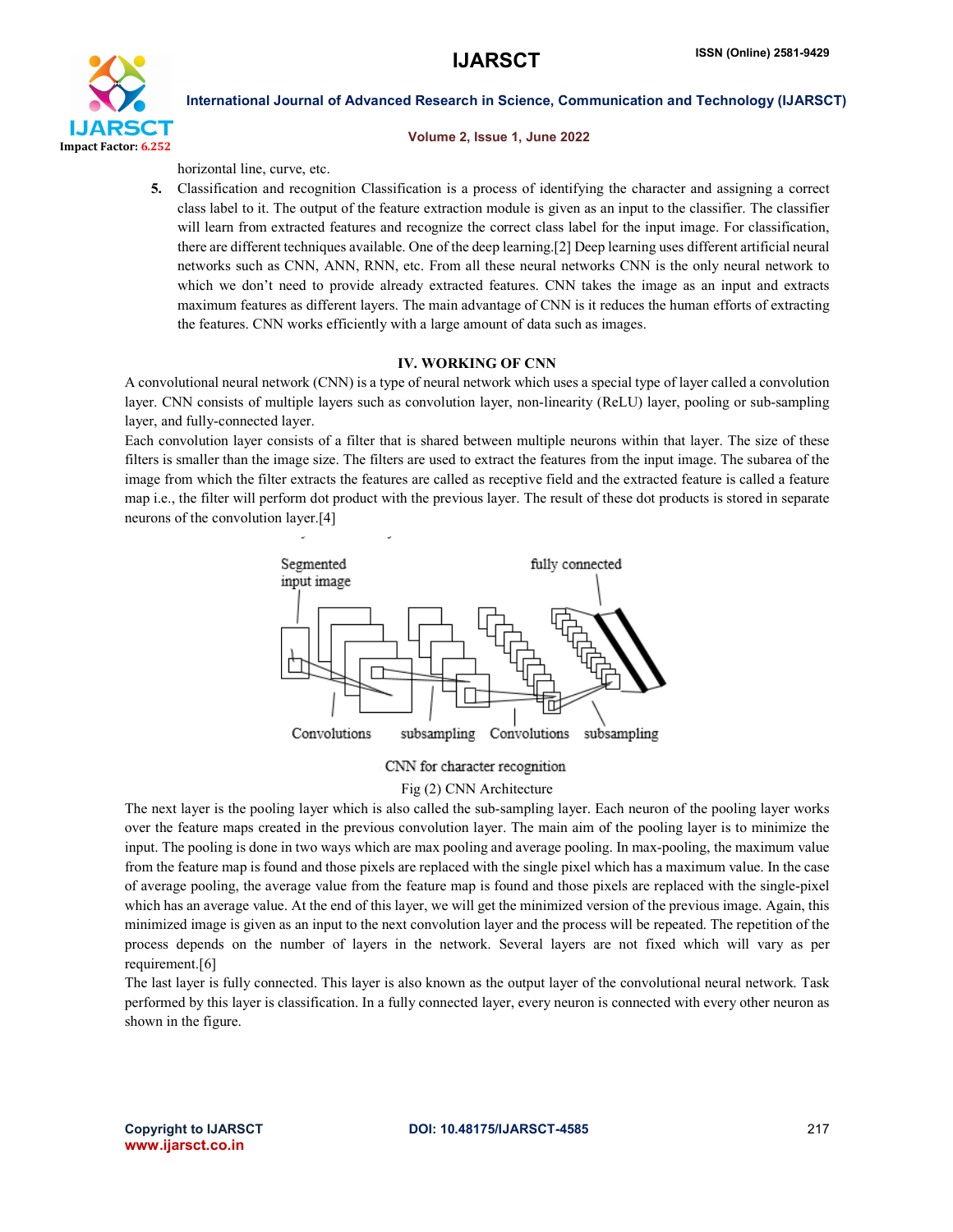





#### V. LITERATURE REVIEW

- 1. Shailesh Acharya, Ashok Kumar Pant, Prasanna Kumar Gyawali proposed a deep learning architecture for the recognition of Marathi's handwritten characters. They focus on the use of Dropout and dataset increment approaches to improve test accuracy. We have learned Deep Convolutional Neural networks from this paper.
- 2. A Comparative Study on Handwriting Digit Recognition Using Neural Networks In this paper, A Comparative Study on Handwriting Digit Recognition Using Neural Networks comparison is done on three Neural Networkbased recognition algorithms to determine the best algorithm in terms of many factors such as accuracy and performance. Other criteria such as execution time have been also taken into consideration. Random and standard datasets of handwritten digits have been used to evaluate the algorithms.
- 3. Jinfeng Bai, Zhineng Chen, Bailan Feng, Bo Xu attempt to introduce the Shared Hidden Layer Convolutional Neural Network framework to image character recognition. It shows that the SHL-CNN can reduce recognition errors by 16-30% relatively compared with models strained by characters of only one language using conventional.
- 4. Miss. Minakshi Sanjay Bhandare, Miss. Anuradha Sopan Kakade has shown the result of pre-processing and segmentation of compound character. We are going to apply those techniques in our dataset for better results.
- 5. New Multimodal Fusion Method Based on Association Rules Mining for Image Retrieval The retrieving method proposed in this paper utilizes the fusion of the images' multimodal information (textual and visual) which is a recent trend in image retrieval research. It combines two different data mining techniques to retrieve semantically related images: clustering and association rules mining algorithm 6. Bishwajit Purkaystha, Tapos Datta, Md Saiful Islam used a deep convolutional neural network for recognizing handwritten Devanagari characters.
- 6. A Deep Learning Approach for Optical Character Recognition of Handwritten Devanagari Script. The paper proposes an approach for optical character recognition of handwritten Devanagari characters using Convolutional Neural Networks. Convolutional Neural Networks are considered to be efficient when it comes to image classification in comparison to SVMs and ANNs. Working with Devanagari characters is more complex because of their compound structures as compared to the roman characters

#### VI. CHALLENGES

- 1. Deep learning needs to find and process massive datasets for training.
- 2. In deep learning overfitting occurs. Overfitting in neural networks occurs when the performance of the model on unseen data is lower than that on seen data.
- 3. Implement a deep learning algorithm, which requires high-performance hardware.
- 4. Lack of flexibility and multitasking because once the model is trained it can give efficient and accurate solutions for specific problems.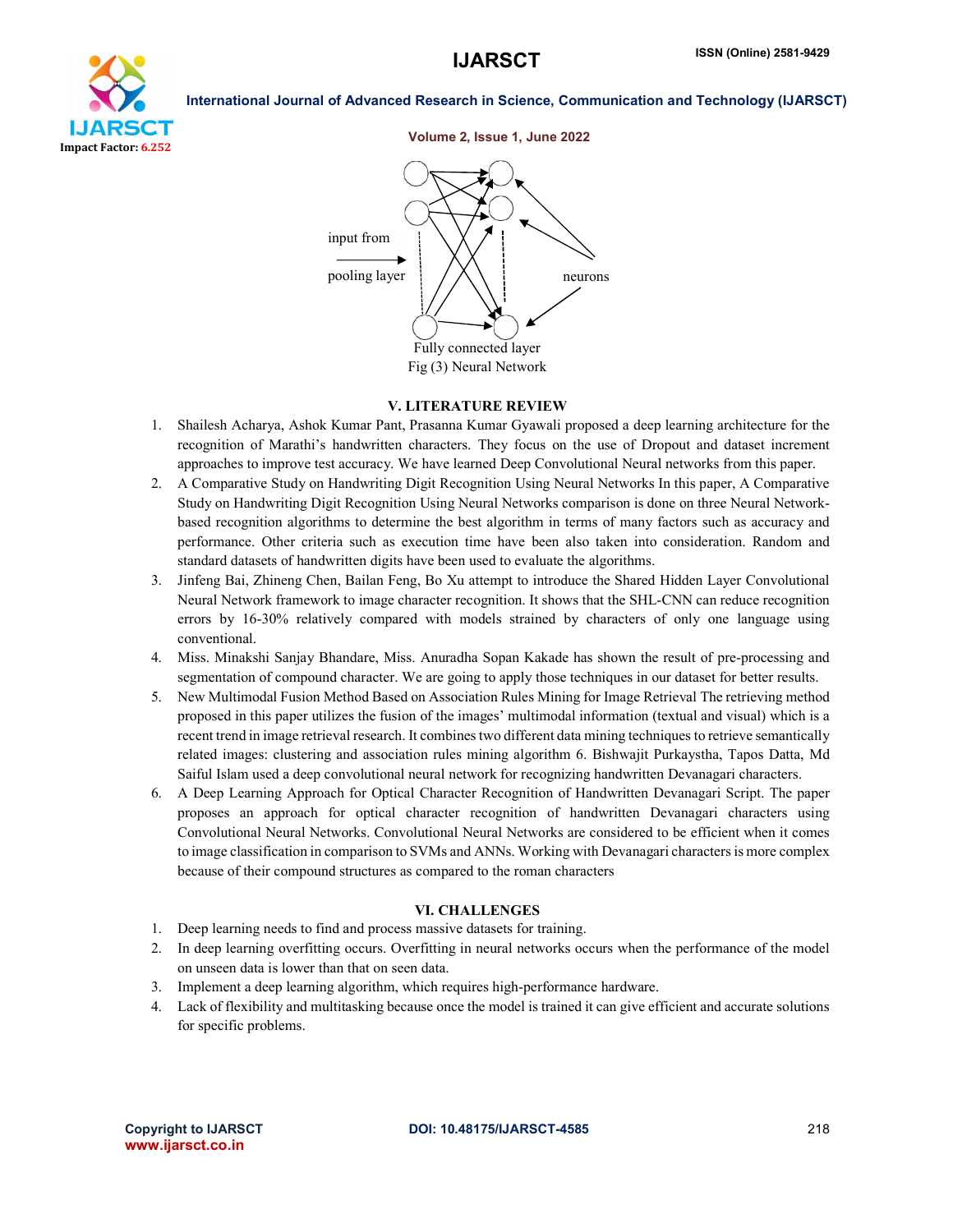

### Volume 2, Issue 1, June 2022

# VII. COMPARATIVE ANALYSIS

 Here we have also created a hybrid model. This hybrid model is the combination of the CNN-Random Forest classifier, CNN-MLP (Multi-Layer Perceptron), and CNN-KNN (K-nearest Neighbor). These hybrid combinations help to improve the accuracy for the prediction.



Fig (4) Comparative Output



### Fig (5) Comparative Graph

The accuracy that was achieved using the CNN model was 87.18% while CNN-Random Forest Classifier accuracy was 90.7%. In the same way, CNN-MLP accuracy was 90.2% and CNN-KNN accuracy was 91.0%.

### VIII. EXPECTED OUTCOMES

The Character's image will be given as an input which will be processed and the output of the recognized character will be given in the form of text.

| उत्तिला | गोवा                                                         | <b>SAIRA</b>              | बंगाल ∀                        |
|---------|--------------------------------------------------------------|---------------------------|--------------------------------|
| HHE     | भीम                                                          | 404                       | समय                            |
| युरु आत | शुरुआत '                                                     | कोरिाश                    | $\frac{1}{2}$ कोशिश $\sqrt{2}$ |
| पिच्याट | दिचार $\bm{\mathsf{M}}$<br>$G$ ाः विचार $\blacktriangleleft$ | $\frac{\Omega}{\sqrt{2}}$ | तनिलनाडु '<br>GT: तमिलनाडु     |

Fig (6) Expected Outcome

www.ijarsct.co.in

#### Copyright to IJARSCT **DOI: 10.48175/IJARSCT-4585** 219